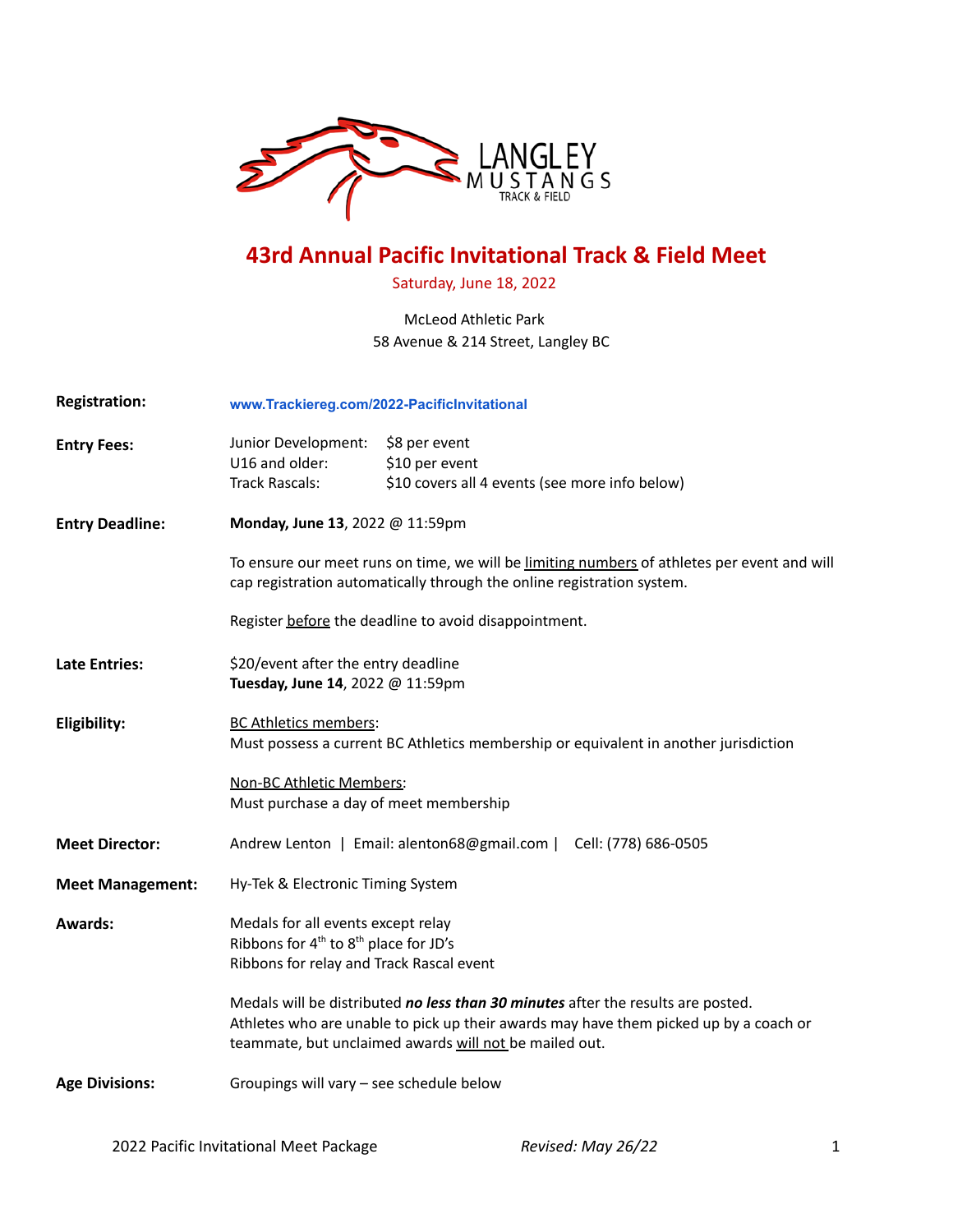| <b>Event Scheduling:</b>             | 60m/100m Events:<br>60M/100M finalists will be determined by heat winners plus fastest times to fill available lanes<br>60/100M events with 8 or less competitors will be run as a final at the time of the heats                |  |  |  |  |
|--------------------------------------|----------------------------------------------------------------------------------------------------------------------------------------------------------------------------------------------------------------------------------|--|--|--|--|
|                                      | All other events: will be run as timed finals                                                                                                                                                                                    |  |  |  |  |
|                                      | Changes: Events may run up to 30 minutes earlier than the scheduled time. Any schedule changes<br>will be announced as required.                                                                                                 |  |  |  |  |
|                                      | Order: Track events will run Oldest to Youngest, with Women and then Men in each age group,<br>except for Hurdles which will run by event distance, longest to shortest                                                          |  |  |  |  |
|                                      | Para Athlete Events: All events are WPA sanctioned events                                                                                                                                                                        |  |  |  |  |
| Throws &<br><b>Horizontal Jumps:</b> | Ages 9-13 will receive 3 attempts<br>U16 and older will receive 3 attempts with the top 8 qualifying for 3 additional attempts                                                                                                   |  |  |  |  |
| <b>Conflicting Events:</b>           | Events go as scheduled. To avoid missing jumps or races, athletes should report to BOTH event<br>Officials. Athletes in field events will forego their attempt in a round if the round has been<br>completed before they return. |  |  |  |  |
| <b>Results:</b>                      | Results will be posted at the track and on <b>www.langleymustangs.com</b>                                                                                                                                                        |  |  |  |  |
| <b>Protests:</b>                     | After discussion with the event referee, further protest must be submitted in writing to the<br>Chief of Officials and the Jury of Appeal within 30 minutes of the posting of the results.                                       |  |  |  |  |
|                                      | A \$25.00 protest fee is to accompany all protests. If the protest is upheld, the protest fee will<br>be returned.                                                                                                               |  |  |  |  |
|                                      | A jury of appeal consisting of three competent and qualified persons will be available for<br>decisions arising from protests. All Jury of Appeal decisions are final.                                                           |  |  |  |  |

| Track Rascals Event 1:00-2:00pm |  |
|---------------------------------|--|
|---------------------------------|--|

Registration: for athletes born in 2014, 2015, 2016 Entry Fee: \$10 includes all 4 events + participation ribbon

Events: Ball Throw, Hurdles, Standing Long Jump & 60m Sprint

#### Schedule:

 $1:00 \text{ pm}$  $1:30$  pm Ball Throw & Long Jump - on the infield Hurdles and 50m sprint - on the warmup track